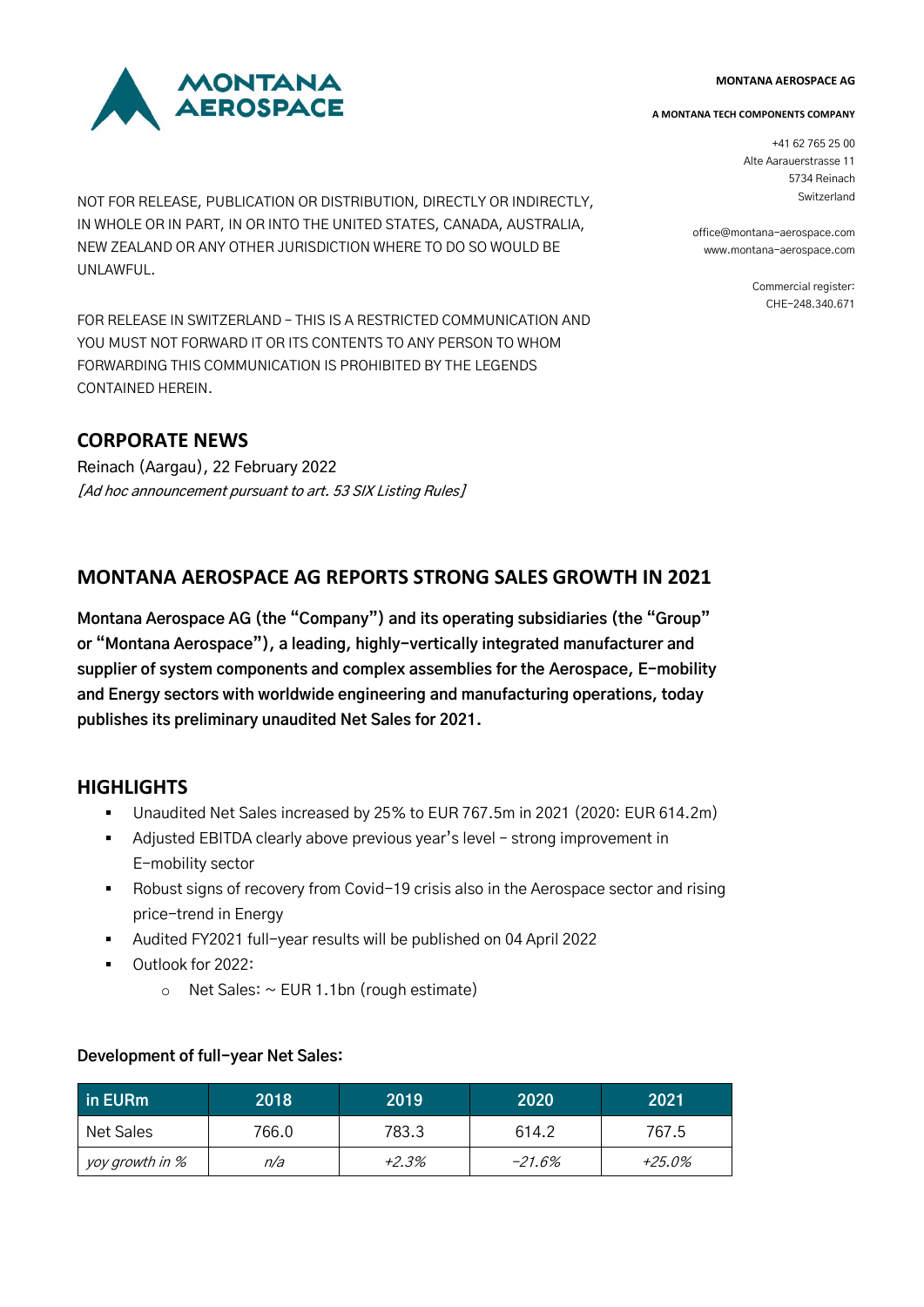## **OPERATIONALLY ON TRACK IN 2021**



- Strong sales growth throughout the year and record sales in Q4
- Sales growth by business sectors: E-mobility (+46%), Energy (+42%), Aerospace (+9%)
- $-$  Adjusted for one-off and non-operative effects<sup>1</sup> most notably the listing on the stock exchange – adjusted EBITDA with double-digit growth compared to 2020 (EUR 44.8m)
- Covid-19 impact felt in Aerospace and E-mobility in 2020 but "V shaped" recovery in 2021, Energy sector with record sales due to constant worldwide demand

Delivering on the promise given to our investors before the IPO, we were able to execute on several accretive M&A deals in 2021. With the development of the consolidating market being even faster than expected, we chose to act on the opportunities that have partly been offered to us by the OEMs directly and signed five M&A transactions (Cefival, IH Tech, ASTA PPE, ASCO Industries and São Marco) within just nine months.

# **PUBLICATION OF THE 2021 ANNUAL REPORT / AGM**

The audited financial figures for 2021 as well as the 2021 Annual Report will be published on 04 April 2022 at 7 a.m. Central European Time.

Montana Aerospace' Annual General Meeting of shareholders will take place in Zurich on 18 May 2022. In accordance with the Swiss Federal Council's Covid-19 Ordinance 3 and as a precautionary measure, the Board of Directors has decided that shareholders will not be permitted to attend the meeting in person. However, they will be able to exercise their voting rights through the independent voting rights representative in writing or via the electronic shareholder portal.

## **OUTLOOK FOR 2022**

We expect 2022 to be another extraordinary year for Montana Aerospace AG, marked by growth and by further continuing the path of success. The wins of market share of the last years will show in 2022 first signs of a major impact in Net Sales. We are convinced that this, together with the envisaged closing and integration of the two latest transactions – the acquisitions of ASCO Industries and São Marco – will enable Montana Aerospace to almost double its Net Sales compared to 2020.

"Despite current global issues concerning high energy costs and bottlenecks in the worldwide supply chains, we are best fitted to power through and beyond this phase as a gamechanger in the Aerospace supply chain", says **Michael Pistauer**, CFO of Montana Aerospace.

<sup>&</sup>lt;sup>1</sup> We define "Adjusted EBITDA" as EBITDA (earnings before interest, taxes, depreciation and amortization) adjusted for IPO related cost, management stock option program related cost, legal cost for the Arconic lawsuit in the U.S. and expected rental income from affiliated companies.